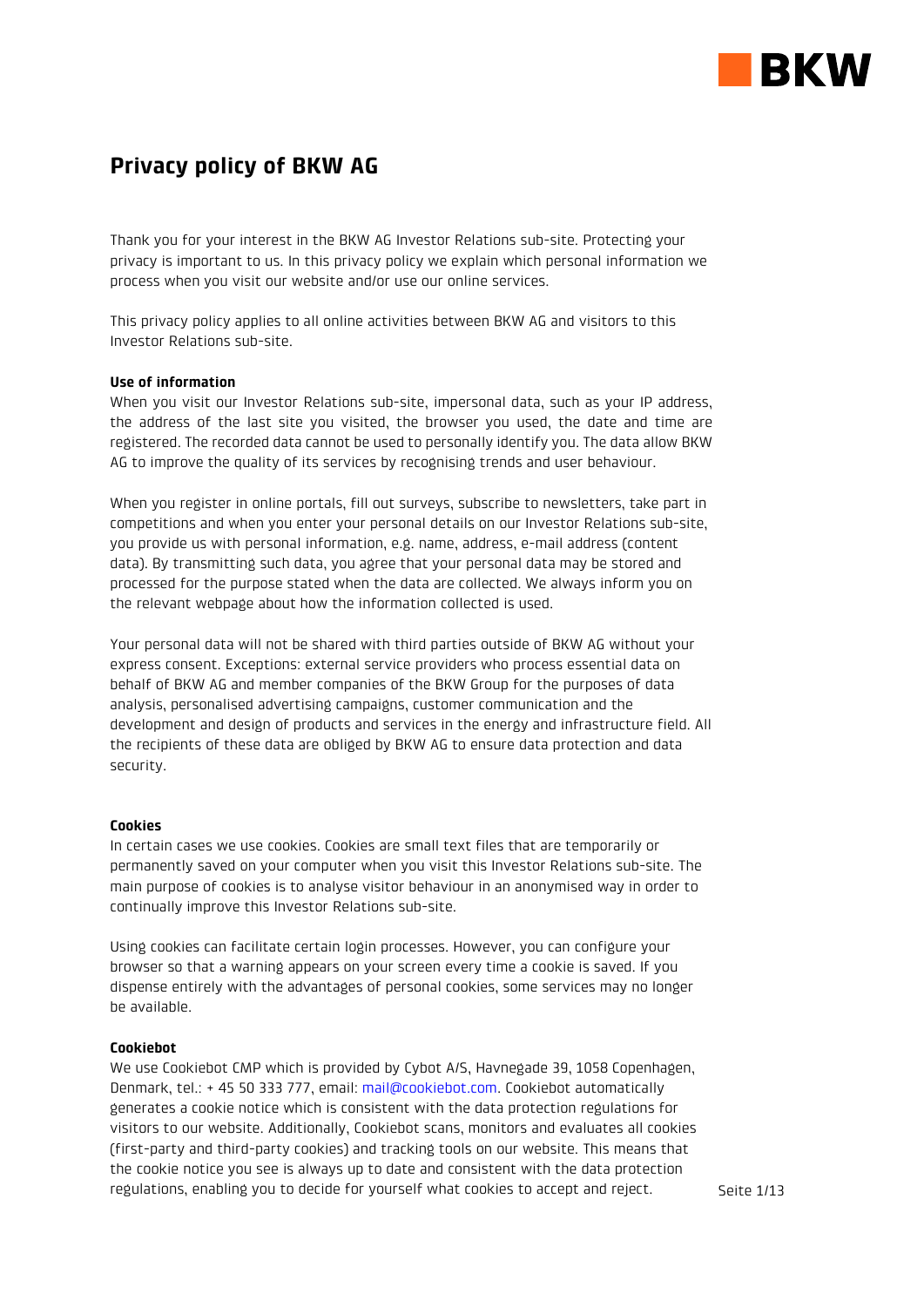

If you accept cookies, the following data is transferred to Cybot, stored and processed:

- The IP address of the end user in anonymised form (the last three characters are changed to 0).
- The date and time of your consent.
- The user agent of your browser.
- The URL from which you provided your consent.
- An anonymous, random and encrypted key.
- The consent status of the end user which serves as evidence that consent has been given.

We use this data to ensure that our website is fully functional.

The key and consent status are also stored in your browser in the cookie named "CookieConsent" so that the website is able to automatically read and track your consent on all subsequent page enquiries and future sessions for up to 12 months. The key is used as evidence that consent has been given and for an option which checks whether the consent status stored in your browser has changed in relation to the original declaration of consent which was sent to Cybot.

Cookiebot erases all user data 12 months after registration (cookie consent) or as soon as the Cookiebot service is terminated.

Bulk consent is active on our website. This means that one single declaration of consent gives consent to multiple websites. When you give consent, a separate, random, unique ID is also stored. Once all of the following criteria are met, this key is stored in the encrypted third-party cookie "CookieConsentBulkTicket" in your browser.

- You activate bulk consent in the service configuration settings.
- You allow cookies from third parties in your browser settings.
- You have deactivated "Do not track" in your browser settings.
- You accept all or at least certain types of cookies when you give consent.

You can prevent the collection and processing of your data by cookiebot.com by disabling script codes in your browser or installing a script blocker in your browser.

Cookiebot provides more information about this at https://www.cookiebot.com/en/privacypolicy/ ]

# **Hosting**

The hosting services offered by Amazon Web Services EMEA (https://aws.amazon.com), Nine Internet Solutions AG (https://www.nine.ch/) and Microsoft Azure (https://azure.microsoft.com/de-de/ are used to provide infrastructure and platform services, database services, computing capacity, security measures and storage space as well as technical maintenance services, which we use to operate our online services. As with any connection to a web server, certain technical data is logged and stored by our web hosting provider's server. This data includes the IP address and operating system of your device, the data, the access time, the type of browser and the browser request including the origin of the request (referrer). This is necessary for technical reasons in order for us to make our Investor Relations sub-site available to you. The web hosting provider takes technical and organisational measures to protect this data against unauthorised access and does not share it with third parties. If this involves us processing personal data, we do so to offer you the best possible user experience and to ensure the security and stability of our systems.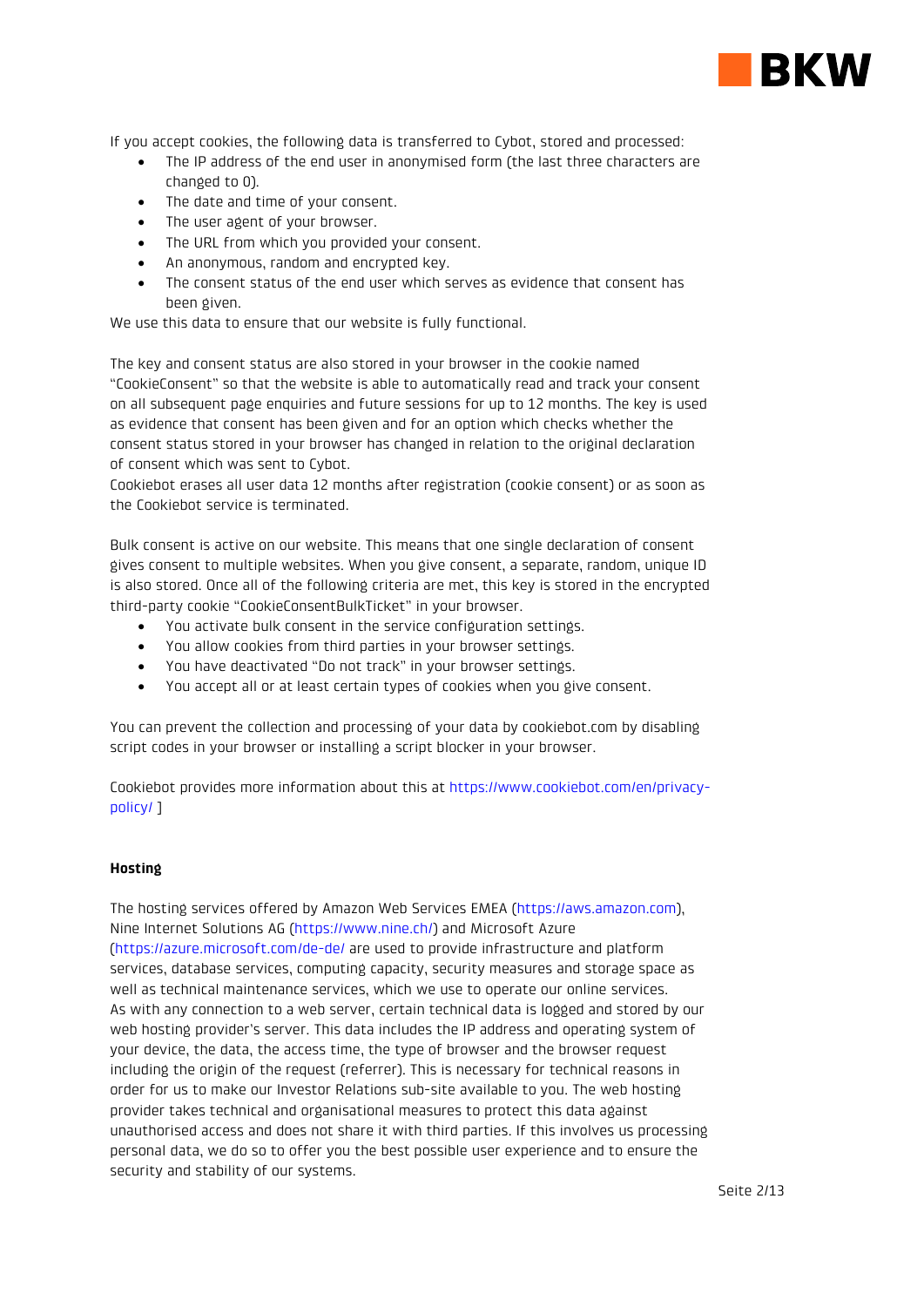

## Analytics and advertising programmes

#### Microsoft Dynamics

We use the marketing automation system Microsoft Dynamics 365 Cloud for Marketing from the provider Microsoft Corporation (Microsoft Corporation, One Microsoft Way, Redmond, WA 98052-6399, USA) – hereinafter "Microsoft" – to carry out marketing campaigns, for analysis purposes and to contact customers and potential customers in a way that is specific to their target group. Data processing takes place within Europe.

We particularly use the system for sending email communications (e.g. newsletters), for event management (e.g. event participant management) and for providing landing pages and contact forms.

Your consent to email communications through Microsoft Dynamics 365 Cloud for Marketing is the basis for using the provider Microsoft and the system, for carrying out statistical surveys and analyses and for logging the registration procedure for communications by email. We are interested in using a user-friendly and secure system that serves both our business interests and user expectations.

The system components integrated into our website (e.g. forms and landing pages) use "cookies", which are saved on the user's computer and allow us to analyse website use. The following information is collected in particular: client ID, geographical location, browser type, duration of the visit and pages accessed.

Email tracking: the statistical surveys also entail determining whether newsletters are opened, when they are opened and which links are clicked on. This information can technically be assigned to the individual newsletter recipient.

Double opt-in and logging: registration for our newsletter uses a double opt-in process. This means that, after registering, the user receives an email asking them to confirm their registration. This confirmation is necessary to prevent people from subscribing with someone else's email address. Newsletter registrations are logged so that the registration process can be verified in accordance with the legal requirements. This involves recording the time of registration and confirmation, as well as the IP address. Changes to the user data stored by the mailing service provider are also logged.

Cancellation/withdrawal: the user may cancel their subscription to our newsletter, i.e. withdraw their consent, at any time. The user can find a link to cancel the newsletter at the end of each newsletter. Newsletter cancellations are logged so that the cancellation process can be verified in accordance with the legal requirements. Deletion of the user can be carried out on request.

Users can find more information about data protection in Microsoft's privacy policy, which is available at https://privacy.microsoft.com/en-gb/privacystatement.

Users can find more information on the use of cookies in connection with the system at https://docs.microsoft.com/en-gb/dynamics365/customerengagement/marketing/cookies.

# Google Analytics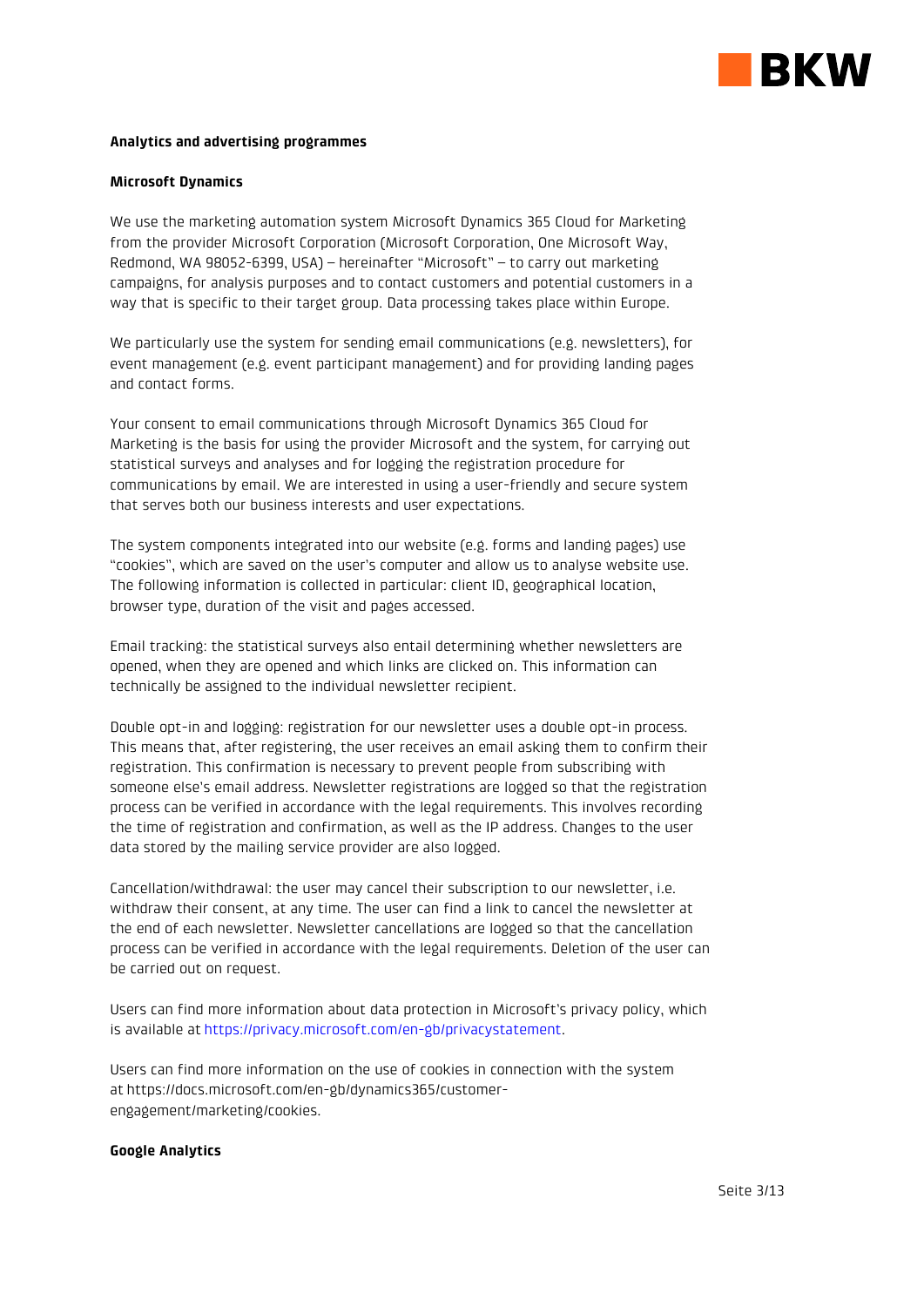

We use Google Analytics, a web analysis service of Google LLC ("Google") for the analysis, optimisation and efficient operation of our Investor Relations sub-site. Google uses cookies. The information that the cookie (or similar technology) generates about your use of our website is usually transmitted to and stored on a Google server in the USA.

Google uses this information on our behalf to analyse your use of our website, to compile reports on website activity and to render other services for us that relate to your use of this website and the Internet. This may involve using your processed personal data to create anonymous user profiles.

We only use Google Analytics with activated IP anonymisation. This means that Google will truncate the IP address of your device. Only in exceptional cases will the full IP address be transmitted to a Google server in the USA and truncated there.

The IP address provided by your browser will not be merged with other Google data. You can prevent cookies from being stored by changing the corresponding settings in your browser software. Furthermore, you can object to the data that the cookie generates about your use of the website being sent to and processed by Google; this can be done by downloading and installing the browser plugin from the following link: https://tools.google.com/dlpage/gaoptout?hl=en.

Further information about how Google uses data and about the different settings and ways to object can be found in Google's privacy policy (https://policies.google.com/technologies/ads) and in Google's ad personalisation settings (https://adssettings.google.com/authenticated).

Your personal data will be deleted or anonymised after 14 months.

# Google Data Studio

We also use Google Data Studio to visually generate user-defined reports and interactive dynamic dashboards for our users.

We only use data from Google Analytics for this purpose. The web tool does not require a local application and can be launched over the web. Access is through a browser and the data sources are connected through Google Data Studio directly. For more information about Google Data Studio, visit support.google.com/datastudio/answer/6283323

#### Google Ads and conversion tracking

We use the online marketing tool Google Ads to publish ads in the Google Display Network (e.g. in search results, in videos, on websites) so that the ads are displayed to users who may be interested in them. This allows us to display ads for and within our website in a more targeted manner, so that you only see ads that you might be interested in. If you are shown ads for products/services that you have demonstrated an interest in on other websites, this is called "remarketing". When our Investor Relations sub-site (or another site on which the Google Display Network is active) is accessed, Google immediately executes a Google code, and (re)marketing tags (invisible graphics or code, also known as "web beacons") are integrated into the website. With the help of these, an individual cookie (i.e. a small file) is stored on your device (similar technologies may be used instead of cookies). This file contains information about which webpages you have visited, which content you are interested in and which offers you have clicked on. In addition, technical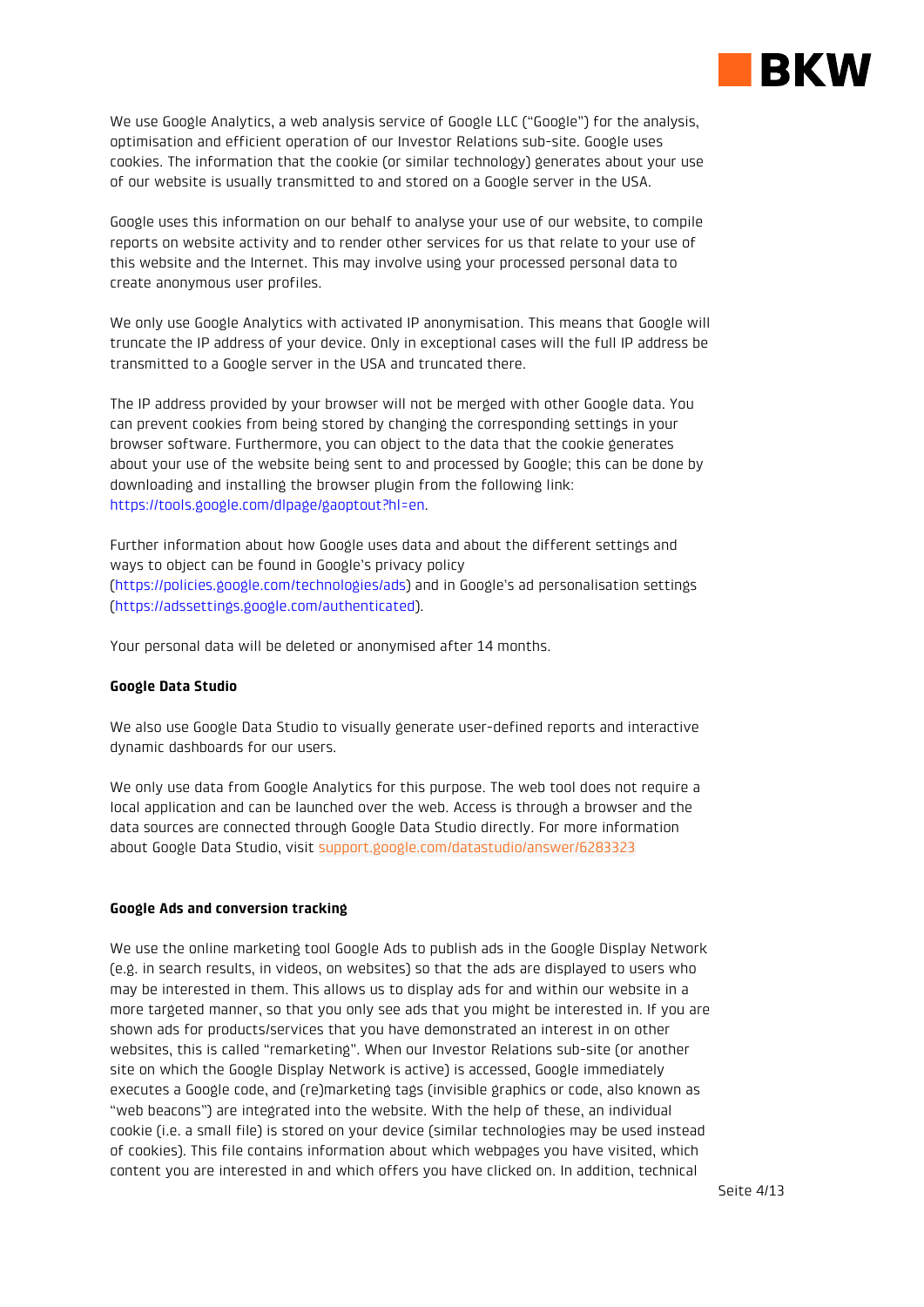

information is collected about the browser and operating system, referring websites and the time of the visit, along with other data relating to the use of the website.

We also receive an individual "conversion cookie" that collects different information on your device. The information collected with the help of this cookie is used by Google to generate conversion statistics for us. However, we only see the total number of anonymous users who clicked on our ad and were redirected to a page featuring a conversion tracking tag. We do not receive any information that could be used to personally identify the user.

Your usage data is processed anonymously within the Google Display Network. This means that Google does not store and process details such as your name or email address; instead, it processes the relevant cookie-related data within anonymous user profiles. Thus, the ads are not managed and displayed by Google for a specific identified person but, instead, for the cookie holder irrespective of who they are. This does not apply if you have provided Google with express consent to process your data without this anonymisation. The collected information is transmitted to Google and stored on Google's servers in the USA.

Further information about how Google uses data and about the different settings and ways to object can be found in Google's privacy policy (https://policies.google.com/technologies/ads) and in Google's ad personalisation settings (https://adssettings.google.com/authenticated).

#### Google Optimize

Google Optimize is a testing tool from Google that can be used on our website to optimise pages and improve the user experience. Google Optimize makes it possible to test different variants of a webpage at the same time. This allows us to evaluate which variant best meets the needs and expectations of our users.

For this purpose, Google Optimize collects user data through the Google Analytics cookie, which is described in detail in the "Google Analytics" section above.

The collected personal data is processed by Google Optimize in the USA.

Further information can be found in Google's privacy policy: https://policies.google.com/privacy?hl=en&gl=ZZ

You can opt out of Google Optimize tracking at any time by following the link provided in the "Google Analytics" section of this privacy policy.

#### Microsoft Bing Ads

On our website, we use the conversion and tracking tool "Bing Ads", offered by Microsoft Corporation, One Microsoft Way, Redmond, WA 98052-6399, USA. If you visit our website via a Microsoft Bing ad, Microsoft will store cookies on your device to enable your use of our website to be analysed ("conversion tracking"). This allows us and Microsoft to recognise that someone has clicked on an ad, has been redirected to our website and has reached a previously defined target page ("conversion page"). We only see the total number of users who have clicked on a Bing ad and were then redirected to the conversion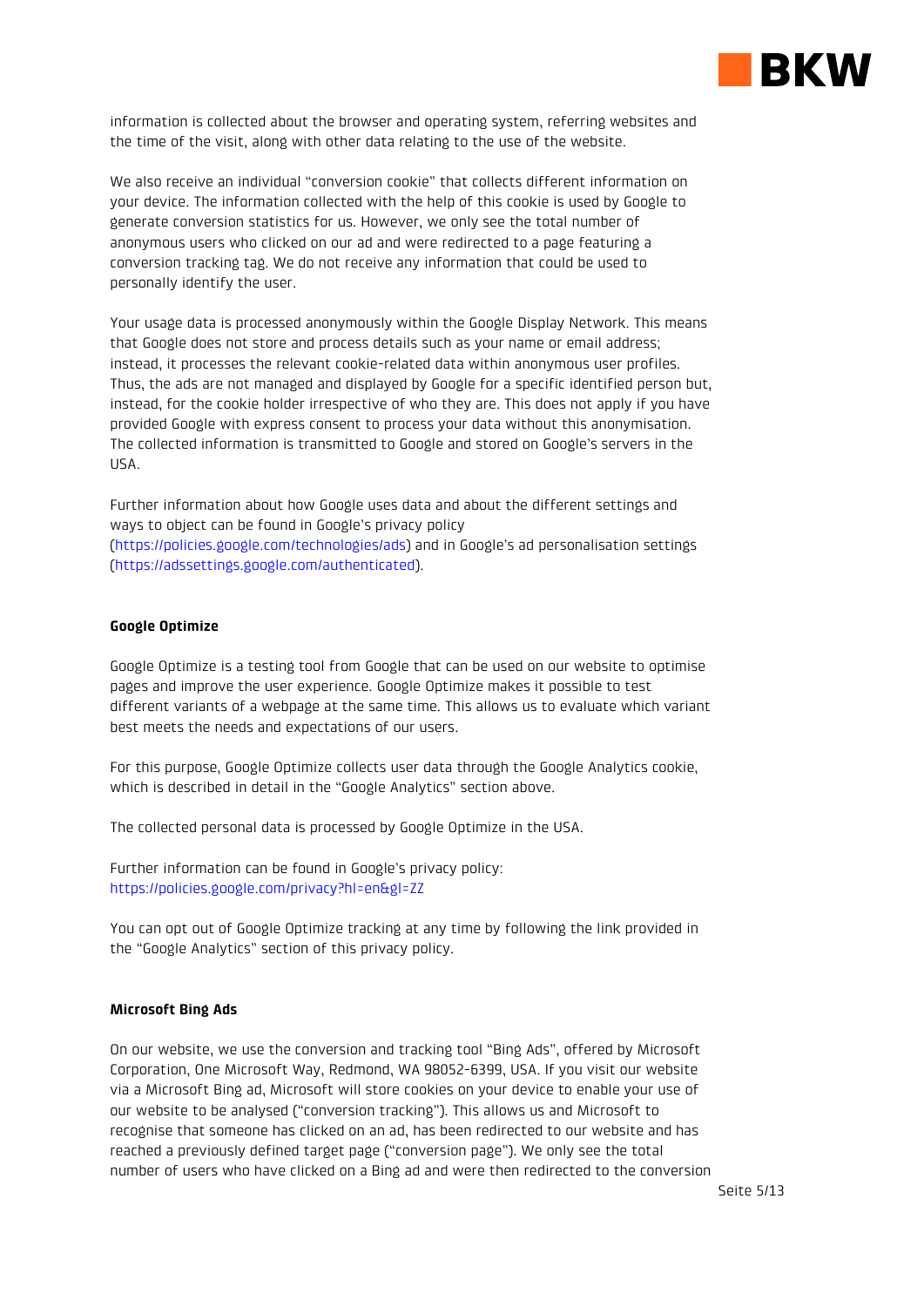

page. No IP addresses are stored and no personal information about your identity is shared.

If you do not wish to participate in the Bing Ads tracking process, you can deactivate the necessary placement of cookies by changing your browser settings or visiting Microsoft's opt-out page: https://account.microsoft.com/privacy/ad-settings/signedout.

Further information about data protection and the cookies used by Microsoft Bing Ads can be found in Microsoft's privacy statement: https://privacy.microsoft.com/engb/privacystatement.

# Analysis of user behaviour using Siteimprove Priority

The Investor Relations sub-sites use Siteimprove Priority, a web analytics service provided by Siteimprove GmbH, to improve the analysis of user behaviour on this website. The following information is collected when you visit the website:

- **Session ID**
- **visits**
- **Page views and URL**
- The number of page views is saved for 30 days
- **EXECUTE:** Clicks on broken links are saved indefinitely

Siteimprove Priority also uses cookies. The information that the cookies generate about your use of the website is transmitted to and stored by Siteimprove in encrypted form on servers in Denmark. Siteimprove uses this information to analyse your use of the website and compile reports on website activity for us. When sending information, the IP address is also sent in encrypted form but is not saved. Siteimprove treats this data as confidential and does not share it with third parties. By using this website, you consent to Siteimprove processing the data collected about you, or entered by you, in the manner and for the purposes set out above. To prevent your data from being collected by Siteimprove Priority, click the link below. An opt-out cookie will be set to prevent your data from being collected when you visit this website in the future.

Opt-out – deactivate Siteimprove Priority

# LinkedIn remarketing & retargeting

The analysis and conversion tracking technology provided by the social network LinkedIn Corporation, 2029 Stierlin Court, Mountain View, CA 94043, USA is integrated into our Investor Relations sub-site. When you visit our website, a direct connection is established between your browser and the LinkedIn server via the remarketing tags. This informs LinkedIn that you visited our website with your IP address, meaning that LinkedIn can connect your visit to our website with your user account. We can use this information to display LinkedIn ads. Please be aware that we as the website provider do not receive any information about the content of the transferred data or how it is used by LinkedIn. Further information can be found in LinkedIn's privacy policy at https://www.linkedin.com/legal/privacy-policy.

You can find out how to opt out of interest-based advertising from third parties using the following link: https://www.linkedin.com/help/linkedin/answer/62931/manage-advertisingpreferences?lang=en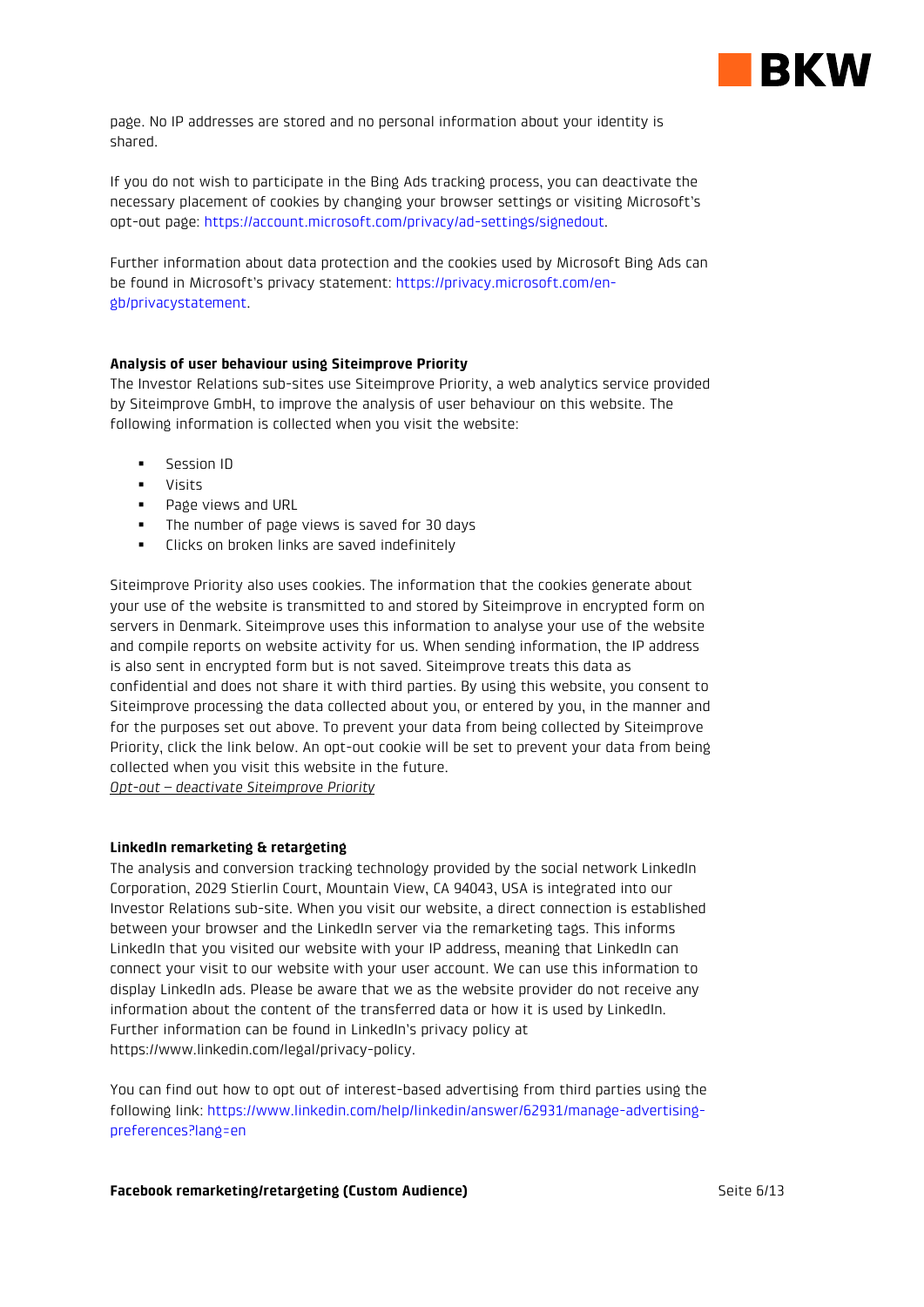

Remarketing tags of the social network Facebook, 1601 South California Avenue, Palo Alto, CA 94304, USA or Facebook Ireland Ltd., 4 Grand Canal Square Grand Canal Harbour, Dublin 2, Ireland, are integrated on our Investor Relations sub-site. When you visit our Investor Relations sub-site, a direct connection is established between your browser and the Facebook server via the remarketing tags. This informs Facebook that you visited our Investor Relations sub-sitefrom your IP address. If you are logged into Facebook as a user at the time, Facebook will link this visit to your Facebook account. We can use this information to display Facebook ads. Please be aware that we as the Investor Relations sub-site provider do not receive any information about the content of the transferred data or how it is used by Facebook. Further information can be found in Facebook's privacy policy at https://www.facebook.com/about/privacy/. If you do not want data to be collected via a Custom Audience, you can deactivate Custom Audiences here.

# Integration of third-party content

We integrate content and services of third parties on our website, such as videos or fonts (hereinafter collectively referred to as "content").

This always requires the third-party providers of this content to see your IP address, as they would not be able to send the content to your browser without your IP address. Your IP address is therefore needed to display this content. Third-party providers may also use "pixel tags" (invisible graphics, also called "web beacons") for statistical or marketing purposes.

Pixel tags can be used to analyse information such as visitor traffic on the pages of this Investor Relations sub-site. The anonymised information may also be stored in cookies on your device and may contain, among other things, technical information about the browser and operating system, referring websites, the time of the visit and other information about your use of our website, and it may also be linked to such information from other sources.

# YouTube

We integrate videos from the platform "YouTube", operated by Google LLC, 1600 Amphitheatre Parkway, Mountain View, CA 94043, USA, on our Investor Relations sub-site. Further information can be found in Google's privacy policy: https://www.google.com/policies/privacy/, Opt-out: https://adssettings.google.com/authenticated.

# Google ReCaptcha

On our Investor Relations sub-site, we integrate the function for identifying bots when completing online forms, for example ("ReCaptcha"), offered by Google LLC, 1600 Amphitheatre Parkway, Mountain View, CA 94043, USA. Further information can be found in Google's privacy policy at https://www.google.com/policies/privacy/, opt-out: https://adssettings.google.com/authenticated.

# Google Maps

On our Investor Relations sub-site, we integrate the service "Google Maps", offered by Google LLC, 1600 Amphitheatre Parkway, Mountain View, CA 94043, USA. In particular, the processed data may include IP addresses and location data of the users; however, these are not collected without the users' consent (which is usually provided in the settings of their mobile devices). The data may be processed in the USA. Further information can be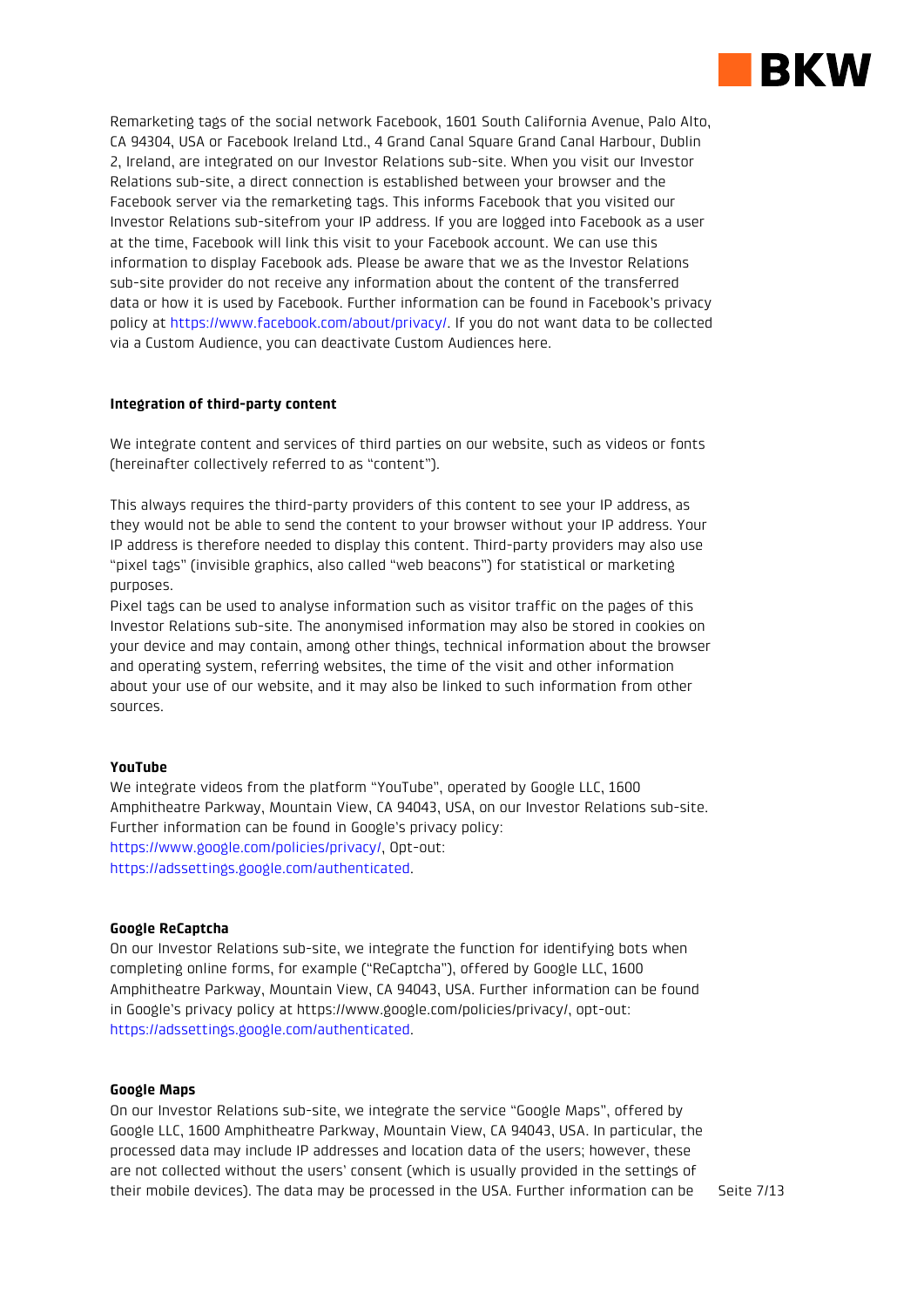

found in Google's privacy policy: https://www.google.com/policies/privacy/, Opt-out: https://adssettings.google.com/authenticated.

## Google Tag Manager

This website uses Google Tag Manager. Google Tag Manager can be used to manage website tags via an interface. The Tag Manager merely implements tags. No cookies are installed and no personal data concerning users is processed. Google Tag Manager triggers other tags that may collect data. However, Google Tag Manager does not process any personal data and does not install cookies.

Further information about how Google uses data and about the different settings and ways to object can be found in Google's privacy policy (https://policies.google.com/technologies/ads) and in Google's ad personalisation settings (https://adssettings.google.com/authenticated).

## Google Marketing Platform

Google provides more information about this at https://privacy.google.com/businesses/compliance/

Our website uses the Google Marketing Platform (formerly Google Doubleclick) from Google Ireland Limited, Google Building Gordon House, Barrow St, Dublin 4, Ireland. The Google Marketing Platform uses cookies to display ads which are relevant to you, improve campaign performance or prevent you from seeing ads multiple times. Google uses a pseudonymised cookie ID to track what ads have been shown in what browser and what ads are clicked on, enabling it to prevent you from seeing them multiple times. Additionally, Google can track conversions relating to ad requests with cookie IDs. This is the case, for example, when you visit the advertiser's website and purchase something there after seeing an ad. According to Google, these cookies do not contain personal information.

Your browser will establish a direct connection with the Google server automatically. We have no control over the scope and continued use of the data collected by Google through this service. According to Google, the integration of these services means that Google receives the information that you have visited the relevant section of our website or clicked on one of our ads. If you are registered with a Google service, Google can link the visit with your account. Even if you are not registered or logged into Google, it is possible that the provider will gain access to and store your IP address.

You can change the settings in your browser to prevent tracking (e.g. deactivating thirdparty cookies), deactivate conversion tracking cookies by blocking cookies from the domain www.googleadservices.com in your browser settings and deactivating interestbased ads from providers that are part of the self-regulation initiative "About Ads" by visiting http://www.aboutads.info/choices or http://www.google.com/settings/ads/. However, please note that in this case, you might not be able to make full use of all the features of this website.

Alternatively, you can visit the following page to deactivate DoubleClick cookies: https://www.youronlinechoices.com/uk/your-ad-choices.

For more information about the Google Marketing Platform, visit https://marketingplatform.google.com/. More information is also available from the Network Advertising Initiative (NAI) at http://www.networkadvertising.org/.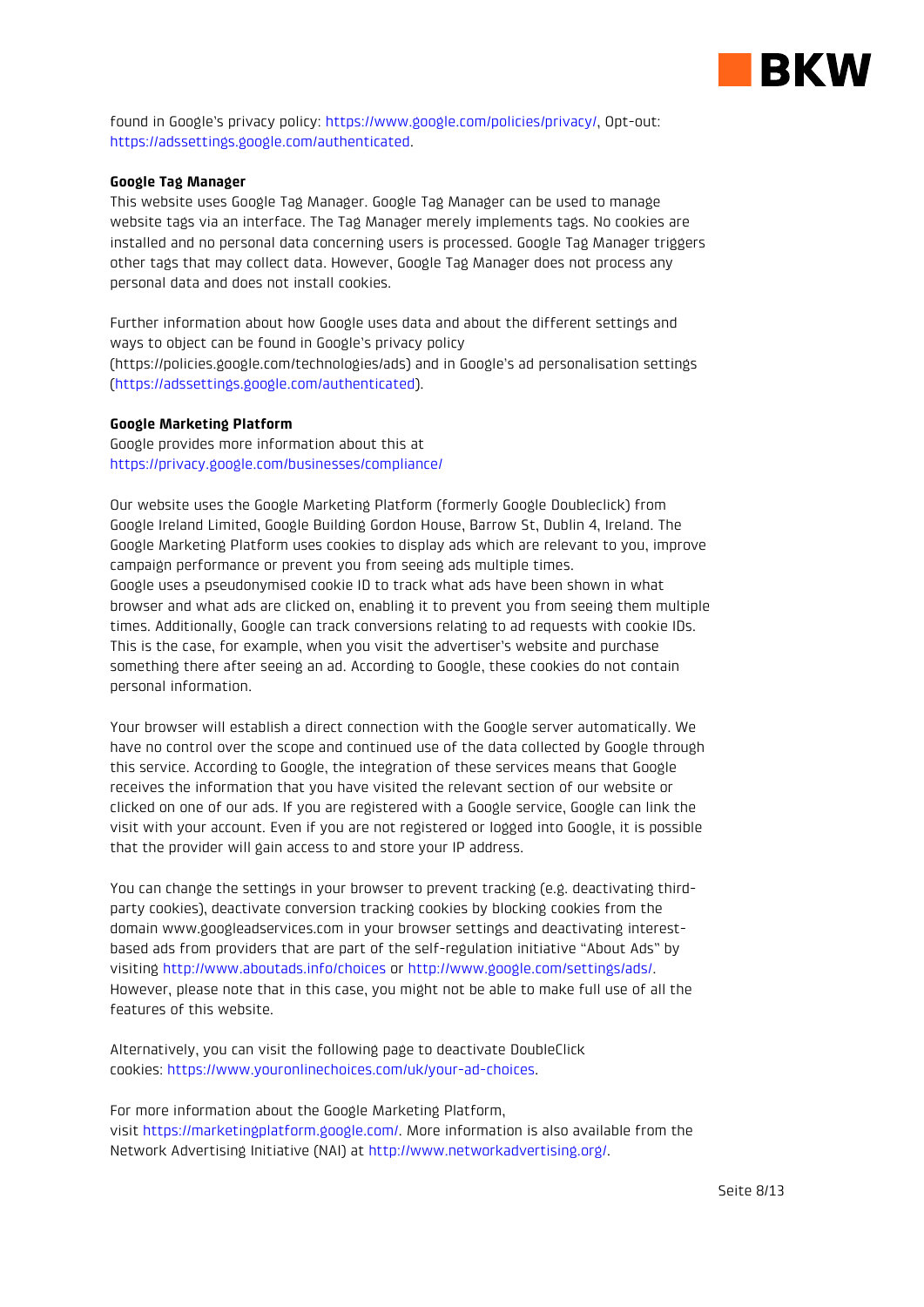

Further information about how Google uses data and about the different settings and ways to object can be found in Google's privacy policy (https://policies.google.com/technologies/ads) and in Google's ad personalisation settings (https://adssettings.google.com/authenticated).

# Hotjar

This website uses the service from Hotiar to improve user-friendliness. Hotiar Ltd. is a European company based in Malta (Hotjar Ltd, Level 2, St Julians Business Centre, 3, Elia Zammit Street, St Julians STJ 1000, Malta, Europe). Mouse clicks, mouse movements and scrolling can be recorded. Likewise, keyboard inputs on this website can be recorded. No personal information is recorded in this process. Hotjar uses a tracking code to collect and transmit your data. As soon as you visit our website, the Hotjar tracking code automatically collects the data relating to your activity and stores the data on the servers of Hotjar (in Ireland). The cookies installed on your computer or end device by the website also collect data. For more information about how Hotjar works, please visit this page: https://www.hotjar.com/privacy. Source: https://www.swissanwalt.ch.

Please click here to opt out of data collection by Hotjar: https://www.hotjar.com/opt-out.

## Social plugins

## Facebook social plugins

On our Investor Relations sub-site, we use plugins of the social network facebook.com, which is operated by Facebook Ireland Ltd, 4 Grand Canal Square, Grand Canal Harbour, Dublin 2, Ireland ("Facebook").

This includes content such as images, videos and text, or buttons with which users can share the content of this website on Facebook. A list of the Facebook social plugins and what they look like can be found here: https://developers.facebook.com/docs/plugins/.

When you use a function of this website that contains such a plugin, your device establishes a direct connection to the Facebook servers. Facebook transmits the content of the plugin directly to your device and integrates it into the website. This may involve creating user profiles for you from the processed data. We have no control over the amount of information that Facebook collects from you through this plugin. We can therefore only inform you according to the knowledge available to us.

If the plugins are integrated, Facebook is informed that you have visited the corresponding page of the website. If you are logged into Facebook, Facebook can link your visit to your Facebook account. When you interact with the plugins, such as by pressing the "Like" button or posting a comment, the corresponding information is sent directly from your device to Facebook and stored there. If you do not have a Facebook account, Facebook may still be able to obtain and store your IP address. According to Facebook, the IP address is always anonymised when stored in Switzerland.

More details about why, how and to what extent Facebook collects, processes and uses the data, as well as information about your corresponding rights and the possible settings to protect your privacy, can be found in Facebook's privacy policy: https://www.facebook.com/about/privacy/.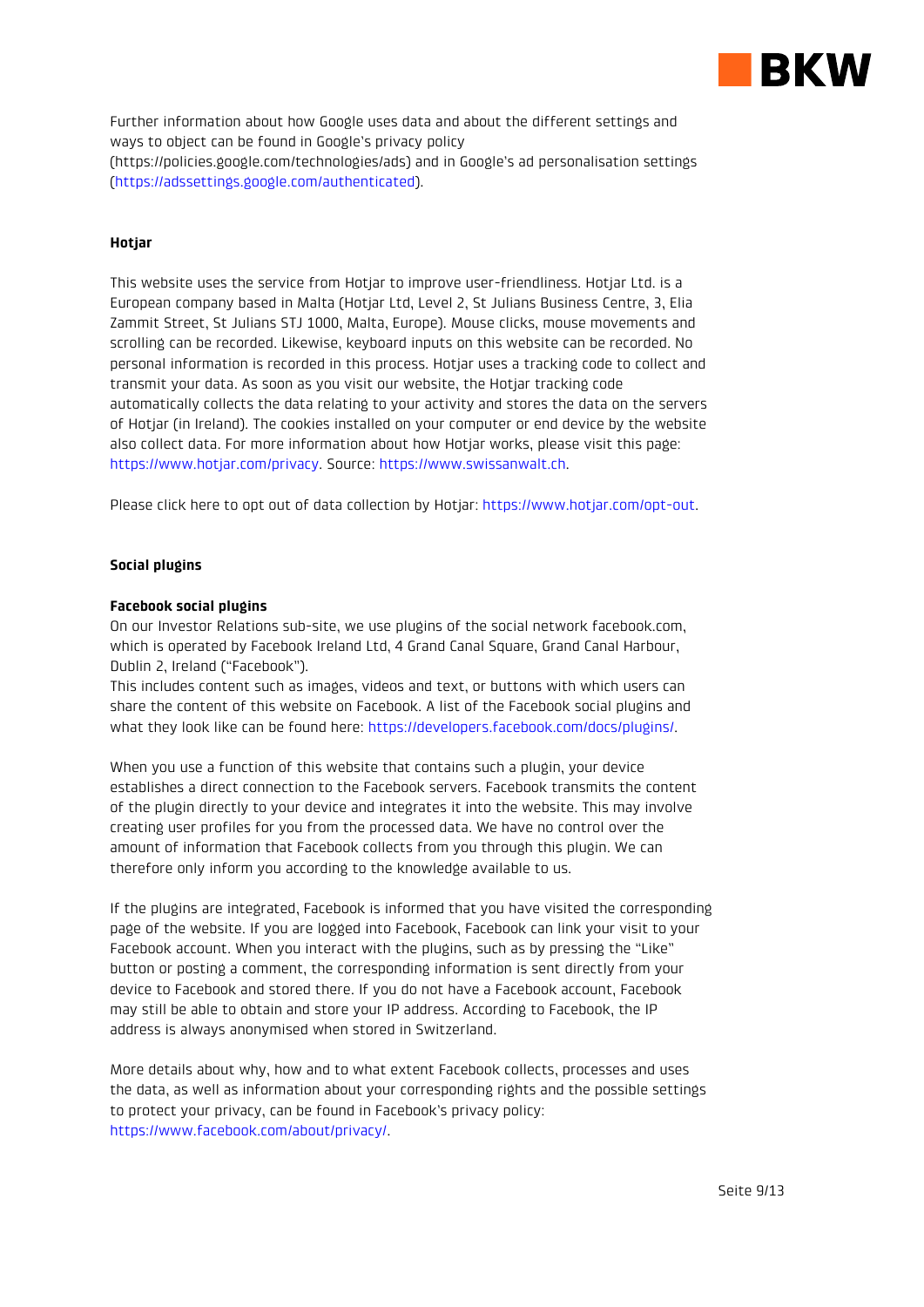

If you have a Facebook account and do not want Facebook to collect data about you via this website and link it to your account data stored on Facebook, you must log out of Facebook before using our website and delete the cookies on your device. Further settings as well as objections to the use of data for advertising purposes can be made in the Facebook profile settings: https://www.facebook.com/settings?tab=ads or via the US sitehttp://www.aboutads.info/choices/ or the EU site

http://www.youronlinechoices.com/. The settings are platform-independent, i.e. they are applied to all devices, such as desktop computers or mobile devices.

# Twitter

On our Investor Relations sub-site, we may integrate functions and content of the service "Twitter", offered by Twitter Inc., 1355 Market Street, Suite 900, San Francisco, CA 94103, USA. This may include content such as images, videos and texts, or buttons with which users can share content from this Investor Relations sub-site on Twitter. If you have a Twitter account, Twitter can link your retrieval/use of the aforementioned content or functions with your Twitter profile. Further information can be found in Twitter's privacy policy: https://twitter.com/en/privacy, Opt-out: https://twitter.com/personalization.

## Instagram

On our Investor Relations sub-site, we may integrate functions and content of the service "Instagram", offered by Instagram Inc., 1601 Willow Road, Menlo Park, CA, 94025, USA. This may include content such as images, videos and text, or buttons that users can use to share content from this Investor Relations sub-site on Instagram. If you have an Instagram account, Instagram can link your retrieval/use of the aforementioned content or functions to your Instagram profile. Further information can be found in Instagram's privacy policy: http://instagram.com/about/legal/privacy/.

# Xing

On our Investor Relations sub-site, we may integrate functions and content of the service "Xing", offered by XING AG, Dammtorstrasse 29-32, 20354 Hamburg, Germany. This may include content such as images, videos and text, or buttons with which users can share content from this Investor Relations sub-site on Xing. If you have a Xing account, Xing can link your retrieval/use of the aforementioned content or functions to your Xing profile. Further information can be found in Xing's privacy policy at: https://privacy.xing.com/en/privacy-policy.

## LinkedIn

On our Investor Relations sub-site, we may integrate functions and content of the service LinkedIn, offered by LinkedIn Ireland Unlimited Company Wilton Place, Dublin 2, Ireland. This may include content such as images, videos and text, or buttons with which users can share content from this Investor Relations sub-site on LinkedIn. If you have a LinkedIn account, LinkedIn can link your retrieval/use of the aforementioned content or functions to your LinkedIn profile. More information can be found in the privacy policy: https://www.linkedin.com/legal/privacy-policy, Opt-out: https://www.linkedin.com/psettings/guest-controls/retargeting-opt-out.

#### Links

the BKW AG Investor Relations sub-site. BKW AG does not monitor external websites and Seite 10/13 This privacy policy does not apply to external websites which you access via a link from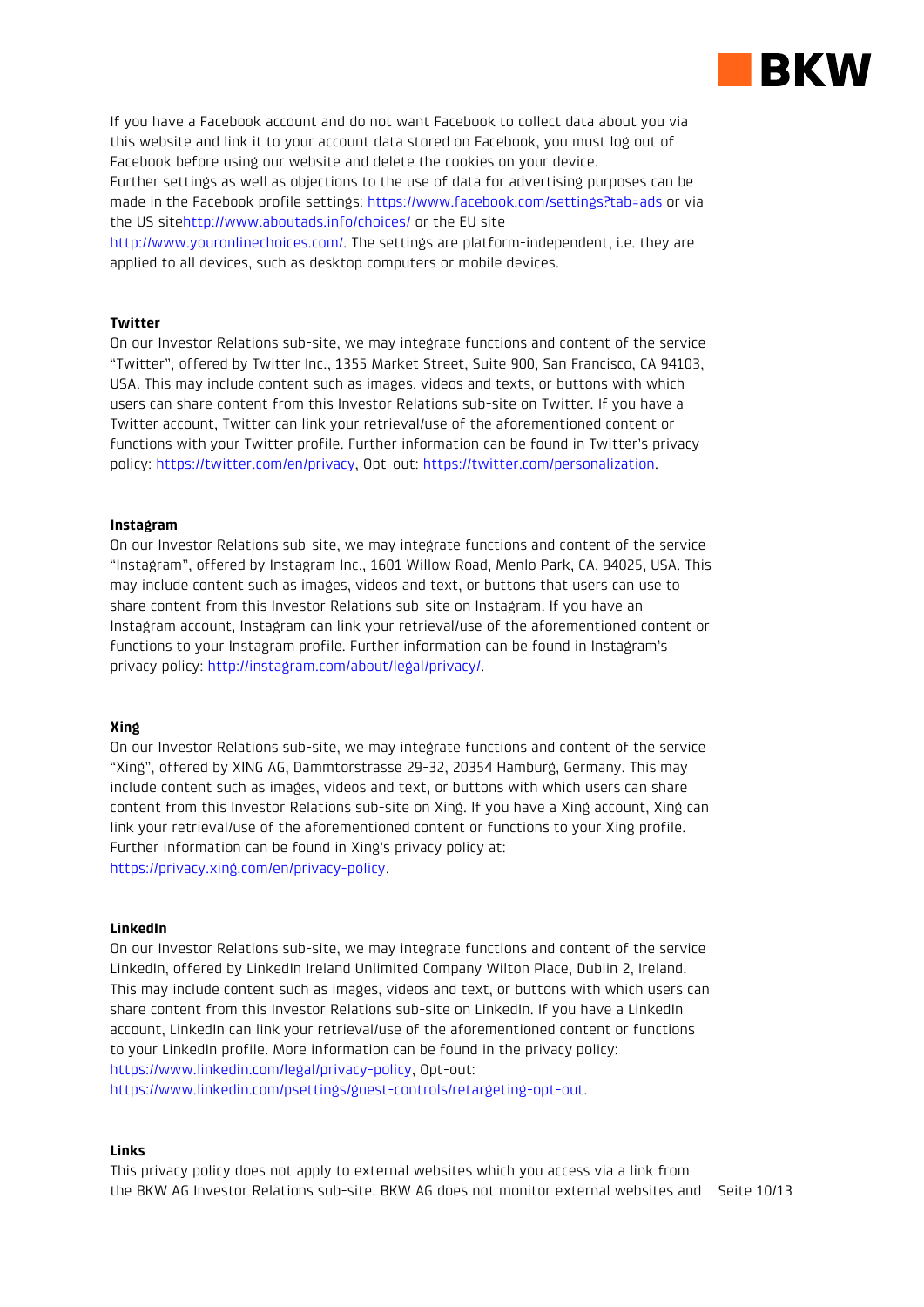

accepts no liability regarding how external websites place their own cookies or collect personal data. You should therefore always consult the privacy policy and terms and conditions of the website in question.

## Our presence on Facebook

We maintain a page on Facebook to draw attention to our services and products and to contact visitors and users of the Facebook page and our Investor Relations sub-site.

We use the technical platform and services of Facebook Ireland Ltd, 4 Grand Canal Square Grand Canal Harbour, Dublin 2, Ireland, for this purpose.

Please note that you use this Facebook page and its functions on your own responsibility. This applies in particular to the use of interactive functions (e.g. commenting, sharing, rating). Alternatively, you can also access the information offered via this page on our own website at www.bkw.ch.

When you visit our Facebook page, Facebook collects data such as your IP address and other information that is available on your device in the form of cookies. This information is used to provide us, as the operator of the Facebook page, with statistical information about the use of the Facebook page. As the operator of the page, we have no influence on the generation and presentation of data. We can neither disable this function nor prevent the generation and processing of data. Facebook provides more information about this via the following link: https://www.facebook.com/help/pages/insights.

The data about you that is collected in this context is processed by Facebook and, if necessary, may be sent to countries other than Switzerland or ones outside the European Union. Facebook provides general details in its privacy policy about which information it receives and how it is used. The privacy policy also contains information about how to contact Facebook and about the different ad settings. It can be accessed via the following link:

https://www.facebook.com/about/privacy

Facebook's full data use policy can be found here: https://www.facebook.com/full\_data\_use\_policy

The manner in which Facebook uses the data from visits to Facebook pages for its own purposes, the extent to which activities on the Facebook page are linked to individual users, how long Facebook stores this data for, and whether data from a visit to the Facebook page is shared with third parties, is not specified clearly and conclusively by Facebook, so this information is not known to us.

If you are logged into Facebook as a user at the time, Facebook will be able to see that you visited this page and how you used it. The same applies for all other Facebook pages. Via Facebook buttons that are integrated into webpages, Facebook can record your visits to our Investor Relations sub-site and link them to your Facebook profile. On the basis of this data, it is possible to offer content or advertising that is tailored to you specifically.

If you want to avoid this, you should log out of Facebook or deactivate the "Remember me" function. More information about how to manage or delete existing information about you can be found on the following Facebook support pages: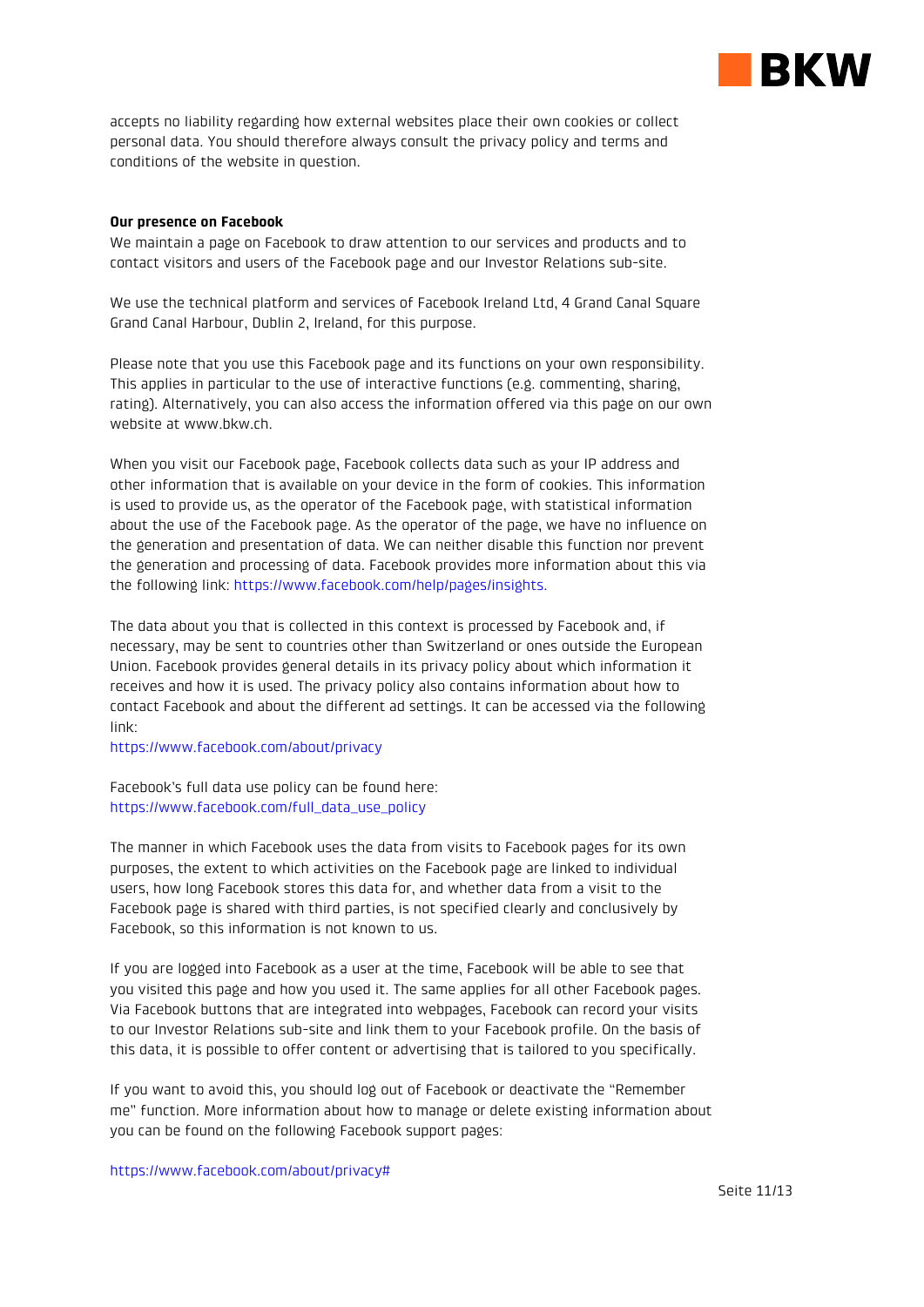

#### https://www.facebook.com/settings?tab=ads

# Cloudflare

This website uses features of Cloudflare. It is provided by Cloudflare, Inc. 665 3rd St. #200, San Francisco, CA 94107, USA.

Cloudflare provides a globally distributed content delivery network with DNS. The flow of information being transferred between your browser and our website is routed through the Cloudflare network. As such, Cloudflare is able to analyse data traffic between users and our website in order to detect and prevent attacks on our services, for example. Additionally, Cloudflare might place cookies on your computer for the purposes of optimisation and analysis. This is to serve our legitimate interests – which are, on balance, overriding – in optimising how our website is marketed. More information is available at Cloudflare Privacy Policy.

Cloudflare provides more information about this via the following link: https://www.cloudflare.com/privacypolicy/

#### E-mails / eNewsletter

The following notice informs you of the content of our newsletter and the registration, distribution and statistical analysis processes, as well as your right to object. By subscribing to our newsletter, you consent to receiving the newsletter and to the processes described below.

#### Content of the newsletter

We send newsletters, emails and other electronic communications containing marketing information (hereinafter 'Newsletters') only with the consent of the recipient or with legal permission. Insofar as the content of the newsletter is explicitly described during the registration process, it is binding as regards the user's consent.

#### Double opt-in and logging

Registration for our newsletter uses a double opt-in process. This means that, after registering, you will receive an email asking you to confirm your registration. This confirmation is necessary to prevent people from subscribing with someone else's email address.

Newsletter registrations are logged so that the registration process can be verified in accordance with the legal requirements. This involves recording the time of registration and confirmation, as well as the IP address. Changes to your stored data are also logged.

#### Cancellation/withdrawal

You can cancel your subscription to our newsletter, i.e. withdraw your consent, at any time. This simultaneously revokes your consent to the newsletter being sent to you via a delivery service provider (see next section) and to the statistical analysis. Unfortunately, it is not possible to withdraw your consent to the newsletter being sent to you via a delivery service provider separately from your consent to the statistical analysis.

You can find a link to cancel the newsletter at the end of each newsletter.

#### Delivery service provider

We use the newsletter delivery platform MailChimp to send our newsletters. You can find more information about the delivery service provider, data collection and statistical evaluations here: [Link to MailChimp data protection policy]